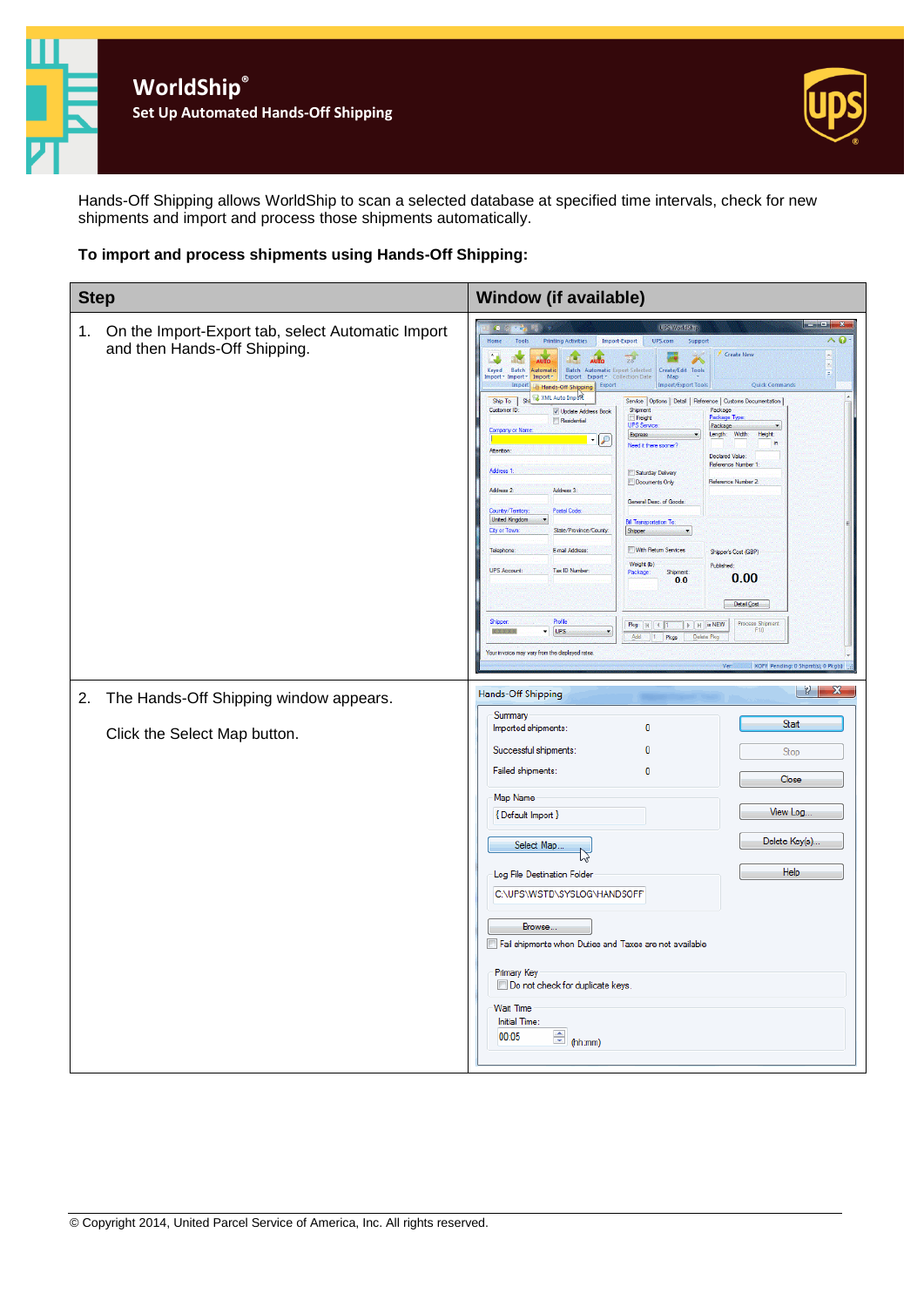

**Set Up Automated Hands-Off Shipping**



|                                                                                                                                                                                                                                                                                                               | $ y  - x$                                                                                                                                                                                                                                                                                                                           |
|---------------------------------------------------------------------------------------------------------------------------------------------------------------------------------------------------------------------------------------------------------------------------------------------------------------|-------------------------------------------------------------------------------------------------------------------------------------------------------------------------------------------------------------------------------------------------------------------------------------------------------------------------------------|
| 3.<br>The Batch Import Data window appears.                                                                                                                                                                                                                                                                   | Batch import data                                                                                                                                                                                                                                                                                                                   |
| Select the name of the map to use for the<br>٠<br>shipment import.<br>Select or clear the Clear 1Z Tracking Number<br>$\bullet$<br>When Invalid tick box as needed.<br>Select or clear the Clear 1Z Tracking Number<br>$\bullet$<br>When Duplicate tick box as needed.<br>Click the Next button.<br>$\bullet$ | Select a map to import data from:<br>Map Type<br>Map Name<br><b>ODBC DSN/Location</b><br>LAccess_GFShip1309<br><b>Freight Shipment</b><br>Access<br><b>UPS WorldShip Sample</b><br>Sample Order Import<br>Shipment<br>E {Default Import }<br><b>Freight Shipment</b><br>E {Default Import }<br>Shipment<br>Shipper Number<br>RA1003 |
| Note: Other tick box options may be available in<br>this window for some contract service options.                                                                                                                                                                                                            | Clear 1Z tracking number when invalid<br>Clear 1Z tracking number when duplicate<br>Next<br>Cancel<br>Help                                                                                                                                                                                                                          |
| The Hands-Off Shipping window appears.<br>4.                                                                                                                                                                                                                                                                  | $ S  = \mathbf{X}$<br>Hands-Off Shipping                                                                                                                                                                                                                                                                                            |
| Type the path to the destination folder in the<br>Log File Destination Folder box, or click the<br>Browse button to navigate to and select the<br>folder in which to save the log file.<br>Tip: If you do not select the destination<br>folder, WorldShip uses the default folder that<br>appears.            | Summary<br><b>Start</b><br>$\mathbf{0}$<br>Imported shipments:<br>Successful shipments:<br>n<br>Stop<br>Failed shipments:<br>0<br>Close<br>Map Name<br>View Log<br>Sample Order Import 1<br>Delete Key(s)<br>Select Map                                                                                                             |
| Select the Fail Shipments when Duties and<br>$\bullet$<br>Taxes are not Available tick box as needed.                                                                                                                                                                                                         | Help<br>Log File Destination Folder<br>C:\UPS\WSTD\SYSLOG\HANDSOFF'                                                                                                                                                                                                                                                                 |
| Continue with step 5.                                                                                                                                                                                                                                                                                         | Browse<br>W.Fail shipments when Duties and Taxes are not available<br><b>Primary Key</b><br>Do not check for duplicate keys.<br><b>Wait Time</b><br>Initial Time:<br>$\leftarrow$ (hh:mm)<br>00:05                                                                                                                                  |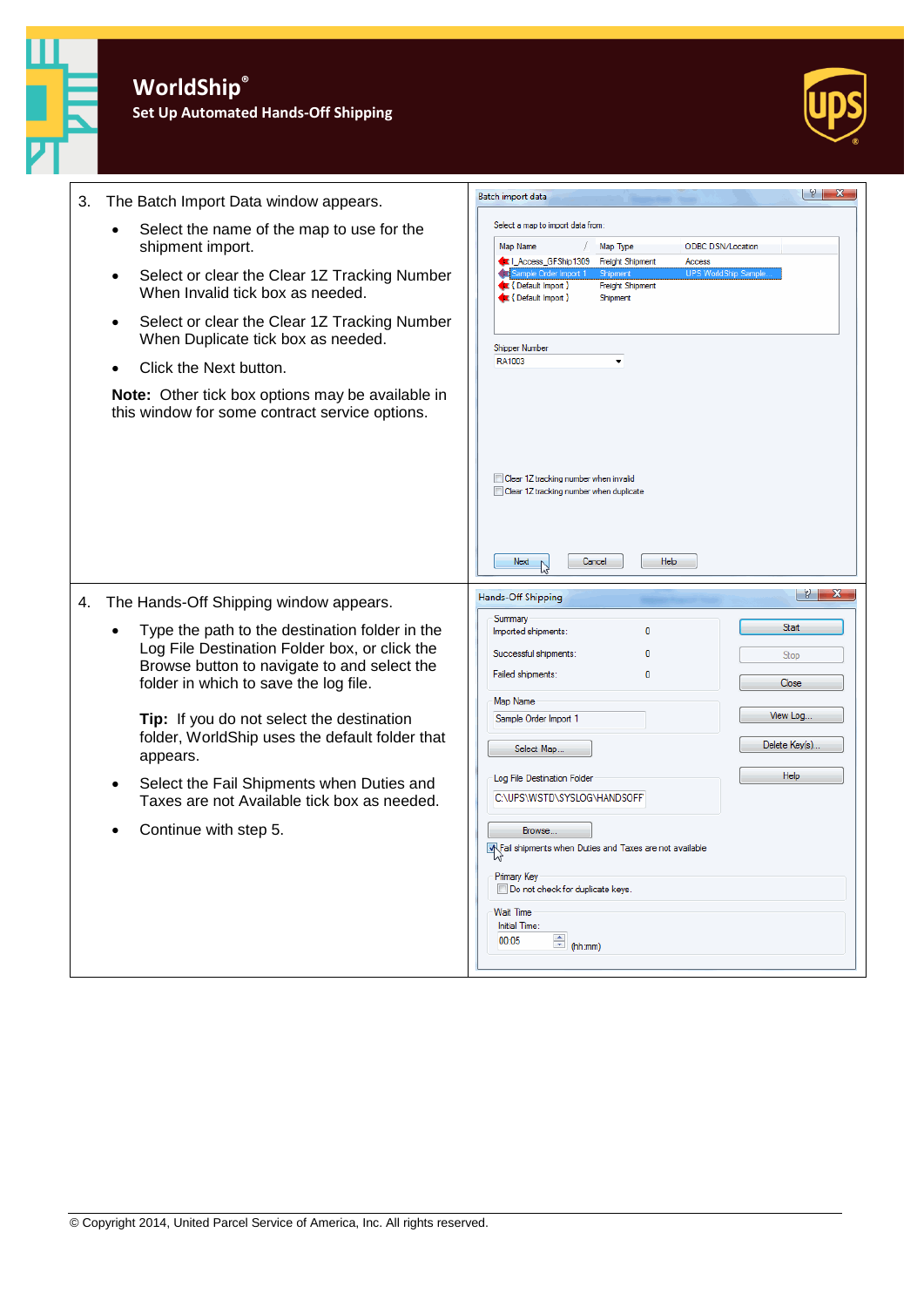**Set Up Automated Hands-Off Shipping**



| 5. | WorldShip stores the primary keys associated with<br>imported shipments during a Hands-Off Shipping<br>session in a database. WorldShip compares keys<br>previously imported to the keys in this database to<br>determine if a key has already been imported and<br>processed.<br>Indicate if you want WorldShip to make this<br>comparison, as follows:<br>Clear the Do Not Check for Duplicate Keys<br>tick box if you want WorldShip to make the<br>comparison.<br>Select the Do Not Check for Duplicate Keys<br>$\bullet$<br>tick box if you do not want WorldShip to make<br>the comparison. WorldShip will import and<br>process all shipments in your database.<br>Continue with step 6. | 181<br>$-\mathbf{x}$<br>Hands-Off Shipping<br>Summary<br><b>Start</b><br>Imported shipments:<br>0<br>Successful shipments:<br>n<br>Stop<br>Failed shipments:<br>0<br>Close<br>Map Name<br>View Log<br>Sample Order Import 1<br>Delete Key(s)<br>Select Map.<br>Help<br>Log File Destination Folder<br>C:\UPS\WSTD\SYSLOG\HANDSOFF<br>Browse<br>V Fail shipments when Duties and Taxes are not available<br><b>Primary Key</b><br>Do not check for duplicate keys.<br>Wait Time<br>Initial Time:<br>$\triangleq$ (hh:mm)<br>00:05       |
|----|-------------------------------------------------------------------------------------------------------------------------------------------------------------------------------------------------------------------------------------------------------------------------------------------------------------------------------------------------------------------------------------------------------------------------------------------------------------------------------------------------------------------------------------------------------------------------------------------------------------------------------------------------------------------------------------------------|----------------------------------------------------------------------------------------------------------------------------------------------------------------------------------------------------------------------------------------------------------------------------------------------------------------------------------------------------------------------------------------------------------------------------------------------------------------------------------------------------------------------------------------|
| 6. | WorldShip needs to know the interval for which it<br>should wait before polling the database associated<br>with the map in the Map Name box.<br>Select the initial wait time and start the Hands-Off<br>Shipping session, as follows:<br>Click the up and down arrows in the Initial<br>Time box.<br>Click the Start button.<br>Note: If you have not accepted the Invoice Terms<br>and Conditions for international shipments, the<br>Invoice Terms and Conditions window appears,<br>and you must click the Accept button in order to<br>continue Hands-Off Shipping.                                                                                                                         | $  \gamma  $ $\mathbf{x}$<br>Hands-Off Shipping<br>Summary<br>Start<br>0<br>Imported shipments:<br>Successful shipments:<br>n<br>Stop<br>Failed shipments:<br>n<br>Close<br>Map Name<br>View Log<br>Sample Order Import 1<br>Delete Key(s).<br>Select Map<br>Help<br>Log File Destination Folder<br>C:\UPS\WSTD\SYSLOG\HANDSOFF<br>Browse.<br>V Fail shipments when Duties and Taxes are not available<br><b>Primary Key</b><br>Do not check for duplicate keys.<br><b>Wait Time</b><br>Initial Time:<br>$\triangleq$ (hh:mm)<br>00:05 |
| 7. | A message warns you to check your print stock to<br>ensure that you have sufficient labels.<br>Check your print stock.<br>Warning: If your label stock is depleted<br>during the Hands-Off Shipping session,<br>WorldShip continues to process shipments,<br>and as a result labels may not print for some<br>shipments.<br>Click the OK button.                                                                                                                                                                                                                                                                                                                                                | $\mathbf{x}$<br><b>UPS WorldShip</b><br>Please check your print stock.<br>ок                                                                                                                                                                                                                                                                                                                                                                                                                                                           |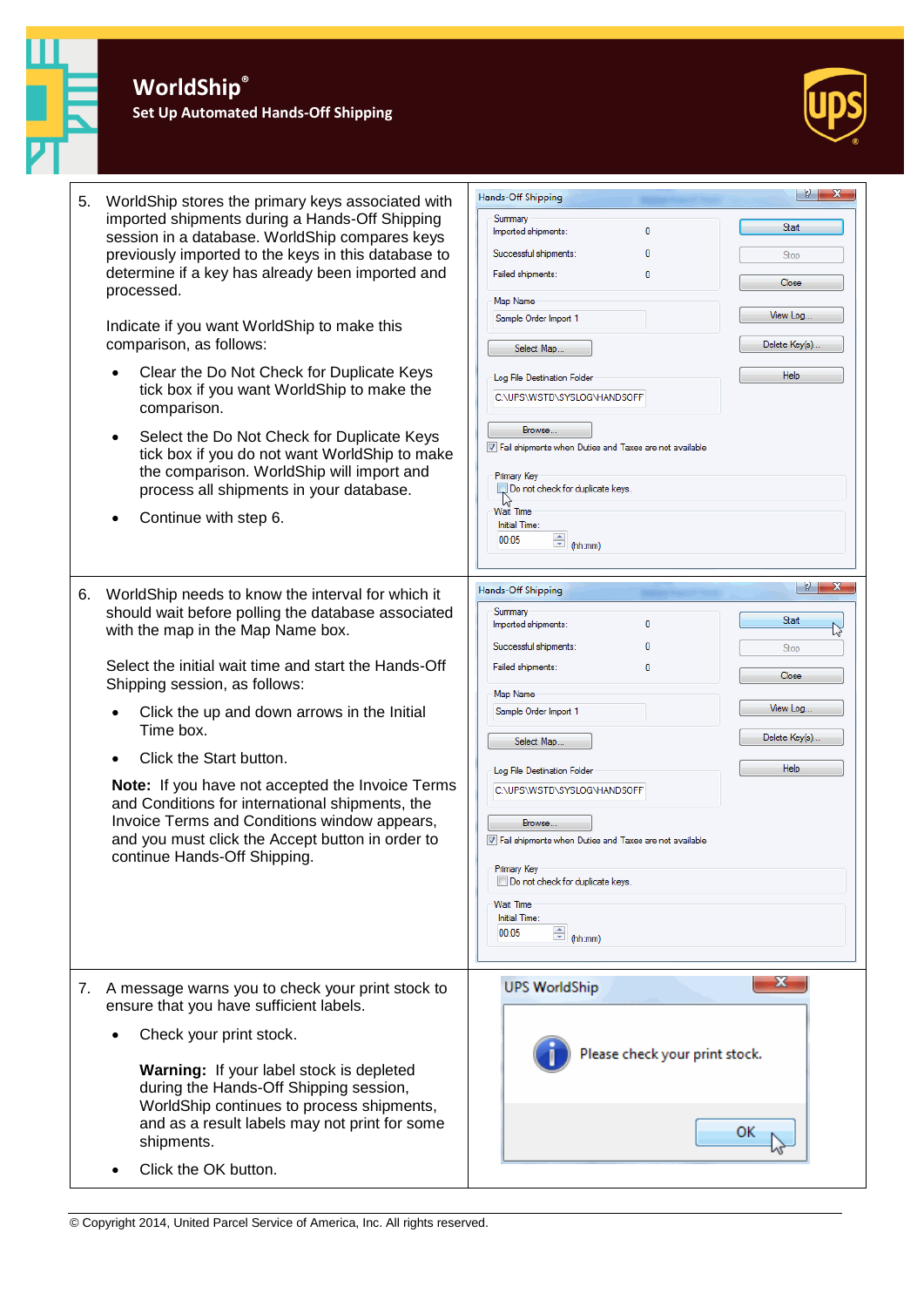**Set Up Automated Hands-Off Shipping**



| 8. | Once WorldShip begins to poll the selected<br>database, the Hands-Off Shipping (Shipment<br>Processing) window appears and shows the<br>progress and the results.                                                                                       | Hands-Off Shipping (Shipment Processing)<br>$2 \times$<br>Shipments:<br>H.<br>Remaining:<br>Successful:<br>1                                                       |
|----|---------------------------------------------------------------------------------------------------------------------------------------------------------------------------------------------------------------------------------------------------------|--------------------------------------------------------------------------------------------------------------------------------------------------------------------|
|    | You have the following options:                                                                                                                                                                                                                         | Failed:<br>0                                                                                                                                                       |
|    | Click the Process button to complete the<br>$\bullet$<br>process.                                                                                                                                                                                       | $\overline{2}$<br>Total:                                                                                                                                           |
|    | Click the Stop button to stop the process.<br>$\bullet$                                                                                                                                                                                                 |                                                                                                                                                                    |
|    | Click the View Log button to view the Hands-<br>Off Shipping log for the current session.                                                                                                                                                               | 50%                                                                                                                                                                |
|    | Click the Help button to view a relevant help<br>topic. The Hands-Off Shipping (Shipment<br>Processing) Window Overview help topic<br>appears.                                                                                                          | Stop<br>View Log<br>Close<br>Help<br>Process<br>Fail shipments when Duties and Taxes are not available<br>Process shipments when Upload My Forms is not successful |
| 9. | The Initial Wait Time shown under Wait Time<br>changes and shows the Remaining Time before<br>WorldShip polls the selected database.                                                                                                                    | $ 2 - x $<br>Hands-Off Shipping<br>Summary<br>Start<br>$\overline{2}$<br>Imported shipments:                                                                       |
|    | You have the following options:                                                                                                                                                                                                                         | $\overline{2}$<br>Successful shipments:<br>Stop                                                                                                                    |
|    | Monitor the time remaining before the session<br>$\bullet$<br>begins under Wait Time.                                                                                                                                                                   | Failed shipments:<br>0<br>Close<br>Map Name<br>View Log<br>Sample Order Import 1                                                                                   |
|    | Click the Stop button to stop the Hands-Off<br>Shipping session. A message asks you to<br>confirm your action.<br>Click the View Log button to view the Hands-<br>$\bullet$<br>Off Shipping log for the last session. The log<br>appears using Notepad. | Delete Key(s).<br>Select Map<br>Help                                                                                                                               |
|    |                                                                                                                                                                                                                                                         | Log File Destination Folder<br>C:\UPS\WSTD\SYSLOG\HANDSOFF<br>Browse.<br>■ Fail shipments when Duties and Taxes are not available                                  |
|    | Click the Help button to view a relevant help<br>topic. The Hands-Off Shipping Window<br>Overview help topic appears.                                                                                                                                   | Primary Key<br>Do not check for duplicate keys.<br><b>Wait Time</b><br>Initial Wait Time: 00:05 (hh:mm)<br>Remaining Time:<br>00:03:06<br>(hh:mm:ss)               |